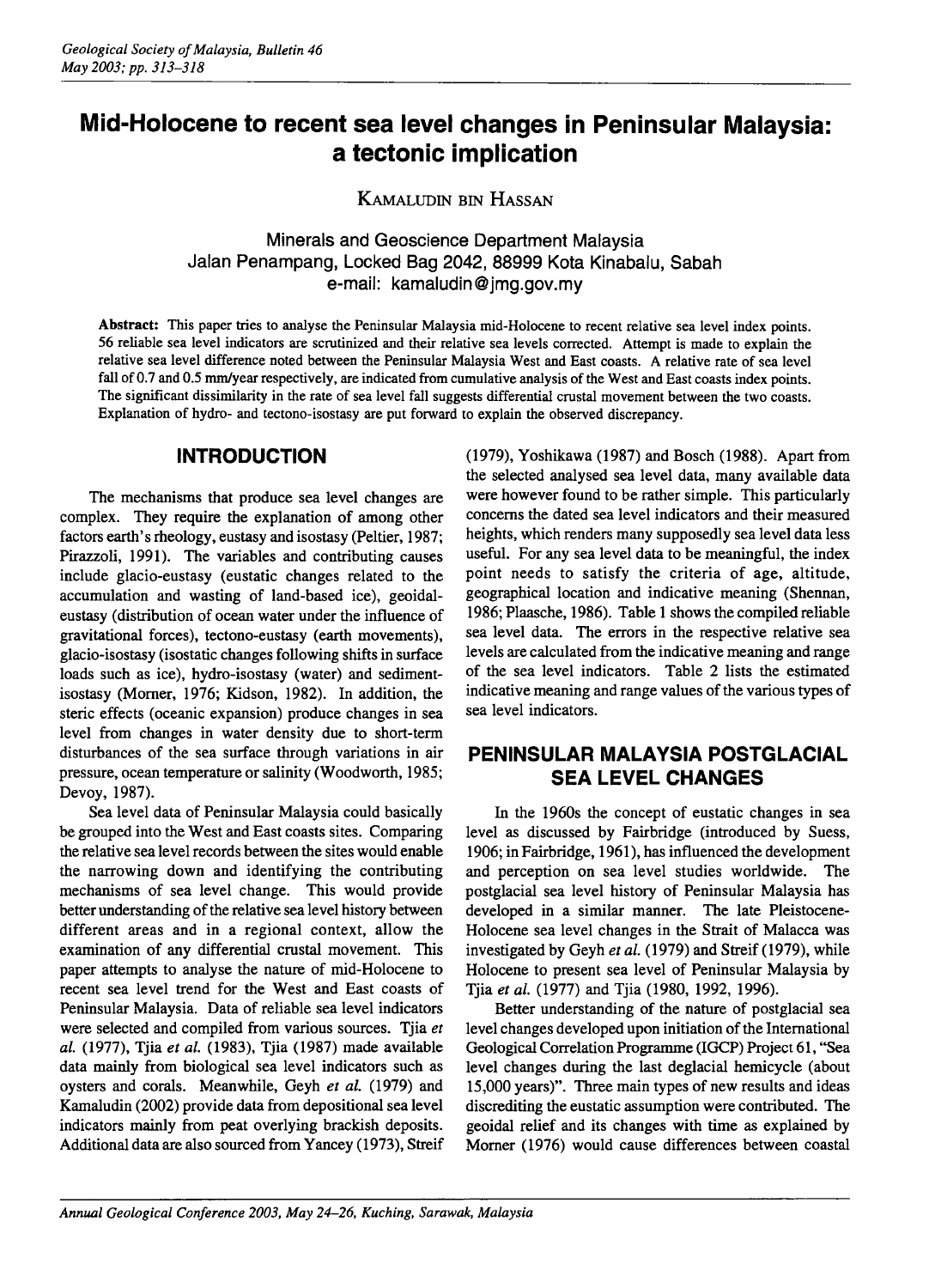|  |  | Table 1. Compiled data of reliable sea level indicators (SLI), corrected heights and relative sea levels (to about 6,000 years BP) for Peninsular Malaysia. |  |  |  |  |
|--|--|-------------------------------------------------------------------------------------------------------------------------------------------------------------|--|--|--|--|
|--|--|-------------------------------------------------------------------------------------------------------------------------------------------------------------|--|--|--|--|

| Locality                                                | Description of sea level indicator           | <sup>14</sup> C Age of SLI<br>(years BP) | Height of<br>SLI(m) | Source of data                                   | <b>Height of SLI</b><br>to MSL (m) | Relative sea<br>level (m) |
|---------------------------------------------------------|----------------------------------------------|------------------------------------------|---------------------|--------------------------------------------------|------------------------------------|---------------------------|
| Tg. Gemuruh, Penang Island, 05°25.3N, 100°11.6'E        | Dead oyster attached to granitoid surface    | 1,500±80 (I-14073)                       | 0 to 0.15 aht       | Tila, 1987; Yoshikawa, 1987                      | 1.17                               | $1.17 + 1.5$              |
| Coast of Strait of Malacca, 01°46'N, 103°01'E           | Base of peat on brackish sediments           | 2,130±155 (Hv-7588)                      | 1.80 to 2.00 MSL    | Geyh et al., 1979; Yoshikawa, 1987               | 1.9                                | $0.4 + 1.5$               |
| Tg. Bongkok, Penang Island, 05°17'N, 100°13.6'E         | Dead oyster attached to underside of boulder | 2,360±70 (Beta-16814)                    | 0.8 to 0.9 aht      | Tiia, 1987; Yoshikawa, 1987                      | 1.95                               | $1.95 \pm 1.5$            |
| Batu Keramat, Pangkor Island, 492.3'N, 100933.5'E       | Dead oyster attached to granitoid            | 2,430±60 (I-14075)                       | 1.0 to 1.1 aht      | Tila, 1987; Yoshikawa, 1987                      | 2.05                               | $2.05 \pm 1.5$            |
| Langgun Island, Langkawi, 06°25'N, 99°43'E              | Dead oyster in growth position               | 2,530±100 (GaK-4462)                     | $1.4$ aht           | Tjia et al., 1977; Yoshikawa, 1987               | 2.8                                | $2.8 + 1.5$               |
| Dayang Bunting Island, Langkawi, 06°17'N, 99°49'E       | Dead oyster in growth position               | 2,590±100 (GaK-3308)                     | 1.5 to 1.8 aht      | Tjia et al., 1977; Yoshikawa, 1987               | 3.05                               | $3.05 + 1.5$              |
| Teluk Nibung, Langkawi Island, 06°21.7'N, 99°42'E       | Dead oyster attached to granitoid            | 2,600±70 (Beta-15387)                    | $0.9$ aht           | Tiia, 1987; Yoshikawa, 1987                      | 2.3                                | $2.3 + 1.5$               |
| Gertak Sanggul, Penang Island, 05°16.4'N, 100°11.2'E    | Dead oyster attached to granitoid            | 2,620±60 (I-14068)                       | $0.7$ aht           | Tjia, 1987; Yoshikawa, 1987                      | 1,8                                | $1.8 + 1.5$               |
| Tg. Gemuruh, Penang Island, 05°25.3N, 100°11.6'E        | Dead oyster attached to granitoid cliff      | 2,720±60 (Beta-16811)                    | $0.9$ aht           | Tija, 1987; Yoshikawa, 1987                      | 2.0                                | $2.0 + 1.5$               |
| Batu Keramat, Pangkor Island, 492.3'N, 100933.8'E       | Dead oyster attached to granitoid            | 3,300±100 (I-14074)                      | 0.96 to 1.0 aht     | Tjia, 1987; Yoshikawa, 1987                      | 2.08                               | $2.08 + 1.5$              |
| Batu Keramat, Pangkor Island, 4912.3'N, 100933.8'E      | Dead oyster attached to granitoid            | 3,450±100 (I-14076)                      | 1.3 to 1.35 aht     | Tjia, 1987; Yoshikawa, 1987                      | 2.42                               | $2.42 \pm 1.5$            |
| Gertak Sanggul, Penang Island, 05°16.4'N, 100°11.2'E    | Dead oyster attached to granitoid            | 3,510±100 (I-14070)                      | 1.4 to 1.5 aht      | Tjia, 1987; Yoshikawa, 1987                      | 2.55                               | $2.55 \pm 1.5$            |
| Tepur Island, Langkawi, 06어6'N, 99°43'E                 | Raised beachrock                             | 3,660±100 (GaK-4461)                     | $0.7$ aht           | Tija et al., 1977; Yoshikawa, 1987               | 2.1                                | $2.1 \pm 1.5$             |
| Meru, Kelang, Selangor, 03°9.1N, 101°27.5'E             | Base of peat on brackish sediments           | 4,045±49 (AA37792)                       | 4.193 to 4.203 MSL  | Kamaludin, 2001, 2002                            | 4.198                              | $2.898 + 0.3$             |
| Meru, Kelang, Selangor, 03°9.25N, 101°27.8'E            | Base of peat on brackish sediments           | 4,073±66 (AA37793)                       | 4.304 to 4.314 MSL  | Kamaludin, 2001, 2002                            | 4.309                              | $2.709 + 0.2$             |
| Coast of Strait of Malacca, 02°01'N, 102°47'E           | Peat on brackish deposits                    | 4,135±90 (Hv-7589)                       | 4.95 to 5.00 MSL    | Geyh et al., 1979; Yoshikawa, 1987               | 4.97                               | $3.47 \pm 1.5$            |
| G. Keriang, Kedah, 06°12'N, 100°19'E                    | Dead oyster in growth position               | 4,220±140 (GaK-4665)                     | <b>1.5 MSL</b>      | Tjia et al., 1977; Yoshikawa, 1987               | 2.9                                | $2.9 + 1.5$               |
| Coast of Strait of Malacca, 01°48'N, 103°15'E           | Peat on brackish deposits                    | 4,275±70 (Hv-7587)                       | 4.70 to 4.95 MSL    | Geyh et al., 1979; Yoshikawa, 1987               | 4.82                               | $3.32 \pm 1.5$            |
| Langgun Island, Langkawi, 06°25'N, 99°43'E              | Dead oyster in growth position               | 4.310±110 (GaK-5290)                     | $1.5$ aht           | Tija et al., 1977; Yoshikawa, 1987               | 2.9                                | $2.9 + 1.5$               |
| Coast of Strait of Malacca, 01°43'N, 103°18'E           | Base of peat on brackish deposits            | 4,335±105 (Hv-7586)                      | 3.75 to 3.80 MSL    | Streif, 1979; Bosch, 1988                        | 3.77                               | $2.27 \pm 1.5$            |
| Anak Tikus Island, Langkawi, 06°25.5'N, 99°54.5'E       | Dead oyster in growth position               | 4,370±110 (GaK-5291)                     | 3.0 aht             | Tjia et al., 1977; Yoshikawa, 1987               | 4.4                                | $4.4 \pm 1.5$             |
| Bt. Kepah, Seberang Perak, 04°06.8'N, 100°54.7'E        | Dead oyster attached to abrasion surface     | 4,560±200 (Beta-15388)                   | 4.4 aht             | Tila, 1987; Yoshikawa, 1987                      | 5.5                                | $5.5 + 1.5$               |
| Bt. Papan, Perlis, 06°25'N, 100°06'E                    | Dead oyster in growth position               | 4,720±110 (GaK-5294)                     | 1 aht               | Tjia et al., 1977; Yoshikawa, 1987               | 2.4                                | $2.4 \pm 1.5$             |
| Langgun Island, Langkawi, 06°25'N, 99°43'E              | Dead oyster in growth position               | 4.810±90                                 | 3 MSL               | Yancey, 1973; Tjia et al., 1977; Yoshikawa, 1987 | 4.4                                | $4.4 \pm 1.5$             |
| Wang Bintang Perlis, Perlis, 06°28'N, 100°02'E          | Dead oyster in growth position               | 4,830±110 (GaK-5485)                     | <b>2.5 MSL</b>      | Tija et al., 1977; Yoshikawa, 1987               | 3.9                                | $3.9 + 1.5$               |
| Coast of Strait of Malacca, 01°29'N, 103°23'E           | Base of peat on brackish deposits            | 4,980±75 (Hv-7580)                       | 3.70 to 3.80 MSL    | Geyh et al., 1979; Yoshikawa, 1987               | 3.75                               | $2.25 \pm 1.5$            |
| Dayang Bunting Island, Langkawi, 06°17'N, 99°49'E       | Dead oyster in growth position               | 5.060±90                                 | 2.0 to 2.1 MSL      | Yancey, 1973; Tjia et al., 1977; Yoshikawa, 1987 | 2.05                               | $2.05 \pm 1.5$            |
| Coast of Strait of Malacca, 01°60'N, 102°41'E           | Base of peat on brackish deposits            | 5,065±75 (Hv-7590)                       | 3.85 to 4.00 MSL    | Streif, 1979; Bosch, 1988                        | 3.92                               | $2.42 \pm 1.5$            |
| Langgun Island, Langkawi, 06°25'N, 99°43'E              | Dead oyster in growth position               | 5,090±120 (GaK-4663)                     | 2.4 aht             | Tjia et al., 1977; Yoshikawa, 1987               | 3.8                                | $3.8 + 1.5$               |
| Mardi, Kelang, Selangor, 02°59.25N, 101°29.8'E          | Base of peat on brackish sediments           | 5,270±47 (AA37795)                       | 4.675 to 4.69 MSL   | Kamaludin, 2001, 2002                            | 4.682                              | $3.08 + 0.2$              |
| Batu Putih, Kuala Pertis, Perlis, 06°15.3'N, 100°15.2'E | Dead oyster attached to cliff                | 5,310±90 (Beta-15386)                    | 2.6 aht             | Tjia, 1987; Yoshikawa, 1987                      | 4.0                                | $4.0 \pm 1.5$             |
| Tg. Dendang Island, Langkawi, 06°26'N, 99°55'E          | Dead oyster in growth position               | 5,330±120 (GaK-5292)                     | 1.9 aht             | Tija et al., 1977; Yoshikawa, 1987               | 3.3                                | $3.3 + 1.5$               |
| Mardi, Kelang, Selangor, 02°59.25N, 101°29.65'E         | Base of peat on brackish sediments           | 5,331±46 (AA37794)                       | 4.936 to 4.946 MSL  | Kamaludin, 2001, 2002                            | 4.941                              | $3.441 + 0.1$             |
| Mardi, Kelang, Selangor, 02°59.4N, 101°30'E             | Base of peat on brackish sediments           | 5,349±65 (AA37796)                       | 4.787 to 4.797 MSL  | Kamaludin, 2001, 2002                            | 4.792                              | $3.092 + 0.3$             |
| Bt. Papan, Perlis, 06°25'N, 100°06'E                    | Dead oyster in growth position               | 5,350±90                                 | <b>2.8 MSL</b>      | Yancey, 1973; Tjia et al., 1977; Yoshikawa, 1987 | 4.2                                | $4.2 \pm 1.5$             |
| Mardi, Kelang, Selangor, 02°59.45N, 101°30.6'E          | Base of peat on brackish sediments           | 5,556±47 (AA37797)                       | 4.738 to 4.748 MSL  | Kamaludin, 2001, 2002                            | 4.743                              | $3.343 + 0.2$             |
| Kuala Sura, Terengganu, 04°42'N, 103°27'E               | Dead oyster in growth position               | 235±75 (I-9483)                          | $0.3$ aht           | Tija et al., 1977; Yoshikawa, 1987               | $\overline{1.2}$                   | $1.2 + 1.5$               |
| Teluk Sisik, Kuantan, 03°48'N, 103°13'E                 | Dead oyster in growth position               | 530±100 (GaK-5912)                       | $0.3$ aht           | Tjia et al., 1977; Yoshikawa, 1987               | 1.2                                | $1.2 + 1.5$               |
| Tg. Sulong, Trengganu, 04°15'N, 103°28'E                | Dead oyster in growth position               | 840±100 (GaK-5907)                       | 0 aht               | Tjia et al., 1977; Yoshikawa, 1987               | 0.9                                | $0.9 + 1.5$               |
| Salang, Tioman Island, 02°52.7'N, 104°09.5'E            | Coral colony from reef flat being abraded    | 940±90 (GaK-9563)                        | -0.7 MSL            | Tjia et al., 1983; Yoshikawa, 1987               | $-0.7$                             | $0.8 + 1.5$               |
| Bt. Teluk Batu, Trengganu, 04°24.5'N, 103°27.5'E        | Dead oyster in growth position               | 1,200±110 (GaK-5915)                     | $-0.4$ ht           | Tjia et al., 1977; Yoshikawa, 1987               | 0.5                                | $0.5 + 1.5$               |
| Juara, Tioman Island, 02°46.7'N, 104°13'E               | Dead oyster in growth position               | 2,370±120 (GaK-9566)                     | 2.6 MSL             | Tjia et al., 1983; Yoshikawa, 1987               | 2.6                                | $2.6 + 1.5$               |
| Juara, Tioman Island, 02°46.7'N, 104°13'E               | Dead oyster in growth position               | 2,640±120 (GaK-9567)                     | <b>1.4 MSL</b>      | Tjia et al., 1983; Yoshikawa, 1987               | 1.4                                | $1.4 \pm 1.5$             |
| Tg. Penunjuk, Trengganu, 04°20'N, 103°28'E              | Dead oyster in growth position               | 2,730±125 (Hv-6636)                      | 1.4 aht             | Tjia et al., 1977; Yoshikawa, 1987               | 23                                 | $2.3 \pm 1.5$             |
| Bt. Keluang, Trengganu, 05°48'N, 102°37'E               | Dead oyster in growth position               | 2,870±70 (GaK-5264)                      | 1.65 aht            | Tija et al., 1977; Yoshikawa, 1987               | 2.55                               | $2.55 \pm 1.5$            |
| Juara, Tioman Island, 02°46.7'N, 104°13'E               | Dead oyster in growth position               | 3,160±170 (GaK-9565)                     | $1.9$ MSL           | Tija et al., 1983; Yoshikawa, 1987               | 1.9                                | $1.9 + 1.5$               |
| Tg. Gemuk Trengganu, 04°17'N, 103°29'E                  | Dead oyster in growth position               | 3,380±180 (GaK-5914)                     | 0 aht               | Tjia et al., 1977; Yoshikawa, 1987               | 0.9                                | $0.9 + 1.5$               |
| Penor, Kuantan, 03°43.4'N, 103°16.4'E                   | Peat on brackish deposits                    | 3,967±43 (AA37798)                       | 3.034 to 3.054 MSL  | Kamaludin, 2001, 2002                            | 3.044                              | $1.244 + 0.1$             |
| Tg. Gemuk Trengganu, 04°17'N, 103°29'E                  | Dead oyster in growth position               | 3,990±105 (Hv-6637)                      | 2.5 aht             | Tjia et al., 1977; Yoshikawa, 1987               | 3.4                                | $3.4 + 1.5$               |
| Tg. Gemuk Trengganu, 04°17'N, 103°29'E                  | Dead oyster in growth position               | 4,030±140 (GaK-5910)                     | 1.7 aht             | Tjia et al., 1977                                | 2.6                                | $2.6 + 1.5$               |
| Juara, Tioman Island, 02°46.7'N, 104°13'E               | Dead oyster in growth position               | 4,160±150 (GaK-9564)                     | <b>2.7 MSL</b>      | Tjia et al., 1983; Yoshikawa, 1987               | $\overline{2.7}$                   | $2.7 \pm 1.5$             |
| Tg. Gemuk Trengganu, 04°17'N, 103°29'E                  | Dead oyster in growth position               | 4,700±180 (GaK-5909)                     | $1.0$ aht           | Tjia et al., 1977; Yoshikawa, 1987               | $\overline{1.9}$                   | $1.9 + 1.5$               |
| Bt. Teluk Batu, Trengganu, 04°24.5'N, 103°27.5'E        | Dead coral in growth position                | 5,370±180 (GaK-5913)                     | $-0.5$ ht           | Tjia et al., 1977; Yoshikawa, 1987               | 0.4                                | $1.9 + 1.5$               |
| Bt. Keluang, Trengganu, 05°48'N, 102°37'E               | Dead oyster in growth position               | 5,580±130 (GaK-5263)                     | 3 aht               | Tjia et al., 1977; Yoshikawa, 1987               | 3.9                                | $3.9 + 1.5$               |
| Mukut, Tioman Island, 02°43'N, 104°10.3'E               | Dead coral colony from abraded platform      | 5,940±160 (GaK-9560)                     | 0.3 to 0.5 MSL      | Tjia et al., 1983; Yoshikawa, 1987               | 0.4                                | $1.9 + 1.5$               |

Abbr: aht = above high tide, ht = high tide, MSL = mean sea level

Geol. Soc. Malaysia, Bulletin 46

514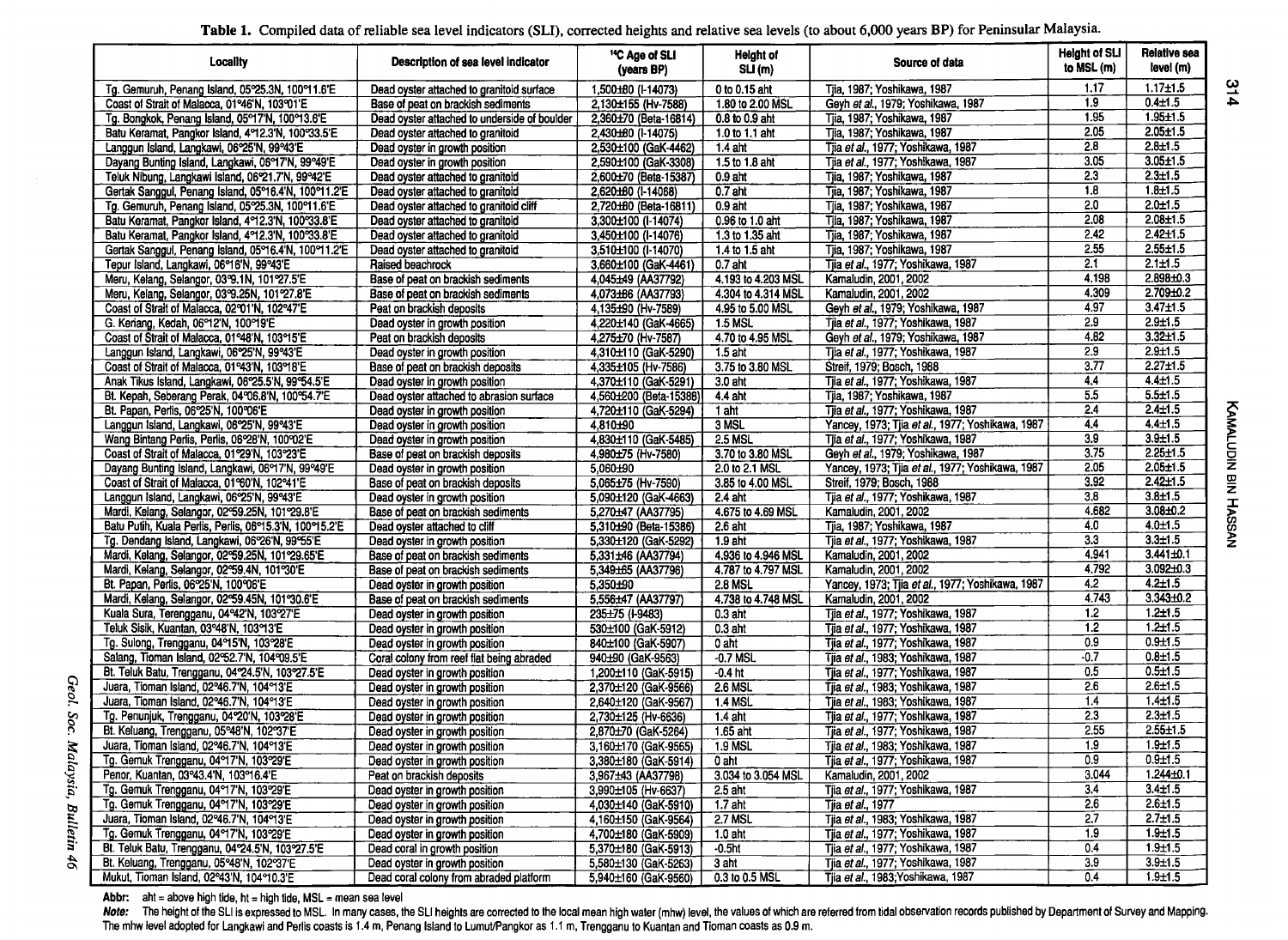Table 2. Estimated indicative meanings of sea level indicator (from Zong, 1992; Kamaludin, 2002).

| Type of<br>indicator      | Indicative<br>meaning (m) | Indicative<br>range $(m)$ |
|---------------------------|---------------------------|---------------------------|
| Oyster in growth position |                           | ±1.5                      |
| Coral in growth position  | $-1.5$                    | ±1.5                      |
| <b>Beachrock</b>          |                           | ±1.5                      |
| Peat on brackish deposits | 1.5                       | ±1.5                      |



Figure 1. Model of the global changes in postglacial sea level (after Clark *et ai.,* 1978).

areas in the relative sea level history. The geoid's concept as shown by the satellite image revealed humps and depressions of the ocean surface topography. The compilation of worldwide postglacial sea level data shows considerable variation between places (Bloom, 1977; Pirazolli, 1977). The geophysical model of Clark *et* at. (1978) predicted the existence of six postglacial sea level zones, each of which has a characteristic form of relative sea level history.

### Geophysical modeling of postglacial sea level changes

The Holocene postglacial sea level rise modeled by Clark *et al.* (1978), classifies Peninsular Malaysia within

the 'Zone IV-oceanic submergence' form of relative sea level curve (Fig. 1). The hypothesis is based on the calculation of the earth model response to melting of postglacial ice sheets of the Northern Hemisphere and the Antarctic. Emerged beaches are predicted in four zones, which may form even at considerable distance from the ice sheets, while in the remaining zones submergence is dominant with no expected emerged beaches. Large geographical areas including the Southeast Asian region are classified in the Zone IV, where no emerged beaches but dominant submergence are predicted. However, Peninsular Malaysia has well developed Holocene coastal plains, higher than present sea level, straddling its West and East coasts. This alone contradicts the no emerged beaches postulated by Clark *et al.* (1978). The fact that the Peninsula shows higher than present sea levels around the mid-Holocene (Kamaludin, 2002), suggests that apart from hydroisostasy other factors may also have affected the Holocene postglacial relative sea level history of the region. The high mid-Holocene records from south India (Banerjee, 2000), south Sri Lanka (Katupotha and Fujiwara, 1988), Thailand (Sinsakul *et* aI., 1985; Sinsakul, 1992), Singapore (Hesp *et* a/., 1998) to Hong Kong (Davis *et* at., 2000), all within Clark *et al.*'s zone IV, may well point to the inaccuracy of the latter's model. The relative sea level curve in the region disqualifies Clark *et al.* 's prediction but matches their zone V of oceanic emergence.

Peltier (1998) explained the glacial isostatic adjustment (GIA) process as the reason why relative sea level continued to change even after many millennia since the last glacial ice sheet had completely disappeared. This is due to the extremely high value of the effective viscosity of the earth's mantle, the viscosity governing the rate at which mantle material flows in the process of restoring the deformed shape of the earth to one of gravitational equilibrium. The two individual elements that contribute to the observed relative variation of level are the local radius of the solid earth or the absolute level of the surface of the sea (the geoid) relative to the centre of mass of the planet (the geocentre). The equatorial Pacific Ocean and its western margin (the 'far-field' region or part of zone IV of Clark *et*  al. (1978)) are acknowledged to achieve a high stand at 4-6 kyr ago. The predicted sea level history based upon the ICE-4G (VM2) model of the GIA process well predicts the amplitude and timing of the high stand in the region. The nearest site to Peninsular Malaysia modeled by Peltier (1998) is the Sumba island of Indonesia, which is about 2,000 km southeast. The sea level model based on ICE-4G (VM2) shows a quite good fit prediction with that of the raw and tectonic uplift corrected coral-based sea level record of Bard *et al.* (1996). Peltier (1998) stated that correction for the rate of tectonic uplift has become a standard in interpreting the postglacial relative sea level variability within the region. However, no model has yet been made available for Peninsular Malaysia or its close vicinity.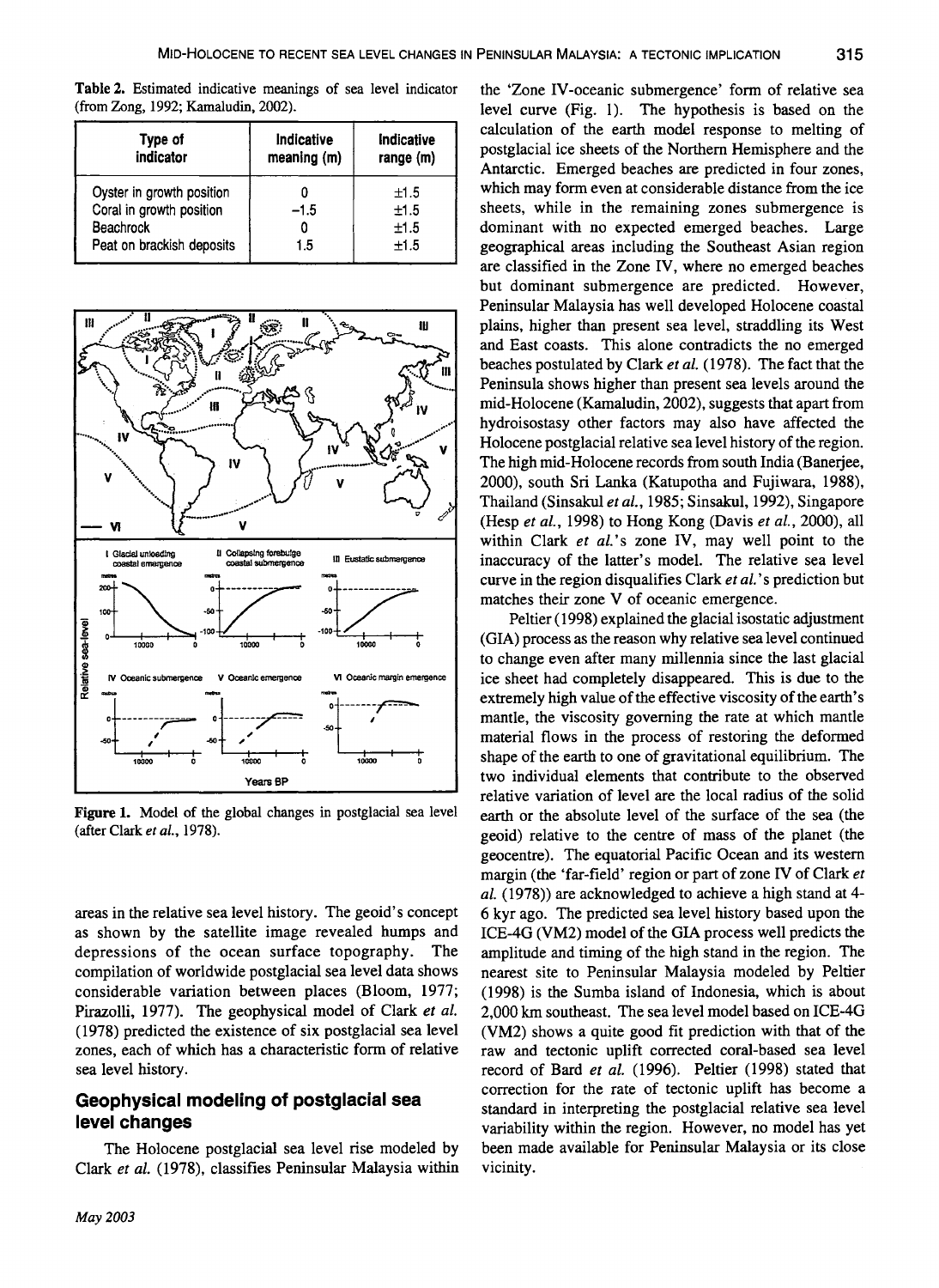# **PENINSULAR MALAYSIA MID-HOLOCENE TO RECENT SEA LEVEL ANALYSIS**

The sea level index points from Peninsular Malaysia West and East coasts form the basis of the analysis. A total of 55 sea level indicators, 36 from the West coasts and 19 from the East are analysed (Table 1). Figure 2 shows the sea level plot for the Peninsular West and East coasts. In



Figure 2. Plot of West and East coasts of Peninsular Malaysia sea level index points, to about 6,000 years BP (indicative range not plotted).



Figure 3. Linear rate estimates of relative sealevel fall in Peninsular Malaysia: (a) West coasts and (b) East coasts.

the scatter plot, the West coasts data show a concentration of relatively higher sea level heights as compared the East coasts. Assuming that the sea level fall was a constant progression from the mid-Holocene to the present day, significant difference is noted from the linear rate estimates between the two coasts. A corresponding calculated linear rate of respective 0.7 mm/year and 0.5 mm/year of sea level falls for the West and East coasts are indicated (Fig. 3). The dissimilarity in the rate of sea level falls suggests differential crustal movement between the two Peninsular Malaysia coasts. The possible contributing factors from hydroisostasy and tectono-eustasy are envisaged.

Relative sea level difference is further expressed from the Kelang and Kuantan index points which show quite close  $^{14}$ C ages of 4,045 $\pm$ 49 and 3,967 $\pm$ 43 respectively, but having relative sea levels height of 2.898±0.3 and 1.244±0.1 (Kamaludin, 2002). It has to be noted that the index points have been sampled and processed at almost the same time, derived using similar method, technique, and dated at the same radiocarbon laboratory (East Kilbride, Scotland). The height difference of approximately 1.5 m between the respective index points but showing quite close ages imply differential crustal movement between the West and East coasts of the Peninsula. Similarly, in few other sea level data, relative sea level difference but at smaller value, between the two coasts are also indicated (Table 1). The relative height difference could probably be resulted from isostatic, eustatic and tectonic factors, which may probably reflect the combined effects of hydroisostasy, geoidal- and/ or tectono- eustasy .

#### **DISCUSSION**

The significant discrepancies in relative sea level fall as shown from the cumulative analysis of the Peninsular West and East coasts and the obvious relative height difference noted from the Kelang and Kuantan index points, are explained most probably caused by the combination of hydro-isostatic and tectonic effects. Though factors like sediment compaction, consolidation, paleotidal changes and the indicative meanings of different sea level index points affect relative sea level change, their discussions are but much confined and restricted. Also, numerical quantification of the latter's contribution is beyond the limit of this discussion.

The hydro-isostatic effect contributed from the imbalance water masses between Kelang and Kuantan, respectively fronting the Strait of Malacca and the South China Sea, presumably causes the uplift of the former while sinks in the latter. The narrow passage (width from about 70 km in the SE to 300 km in the NW) and shallowness (depth from about  $\leq 50$  m in the SE to  $\leq 100$  m in the NW) of the Strait of Malacca means a smaller volume of water and thus of the weight induced, as compared the South China Sea, contributes to the explanation of lower sea level altitude in Kuantan than Kelang. In addition, the shallowness of the Strait of Malacca (Voris, 2000), implying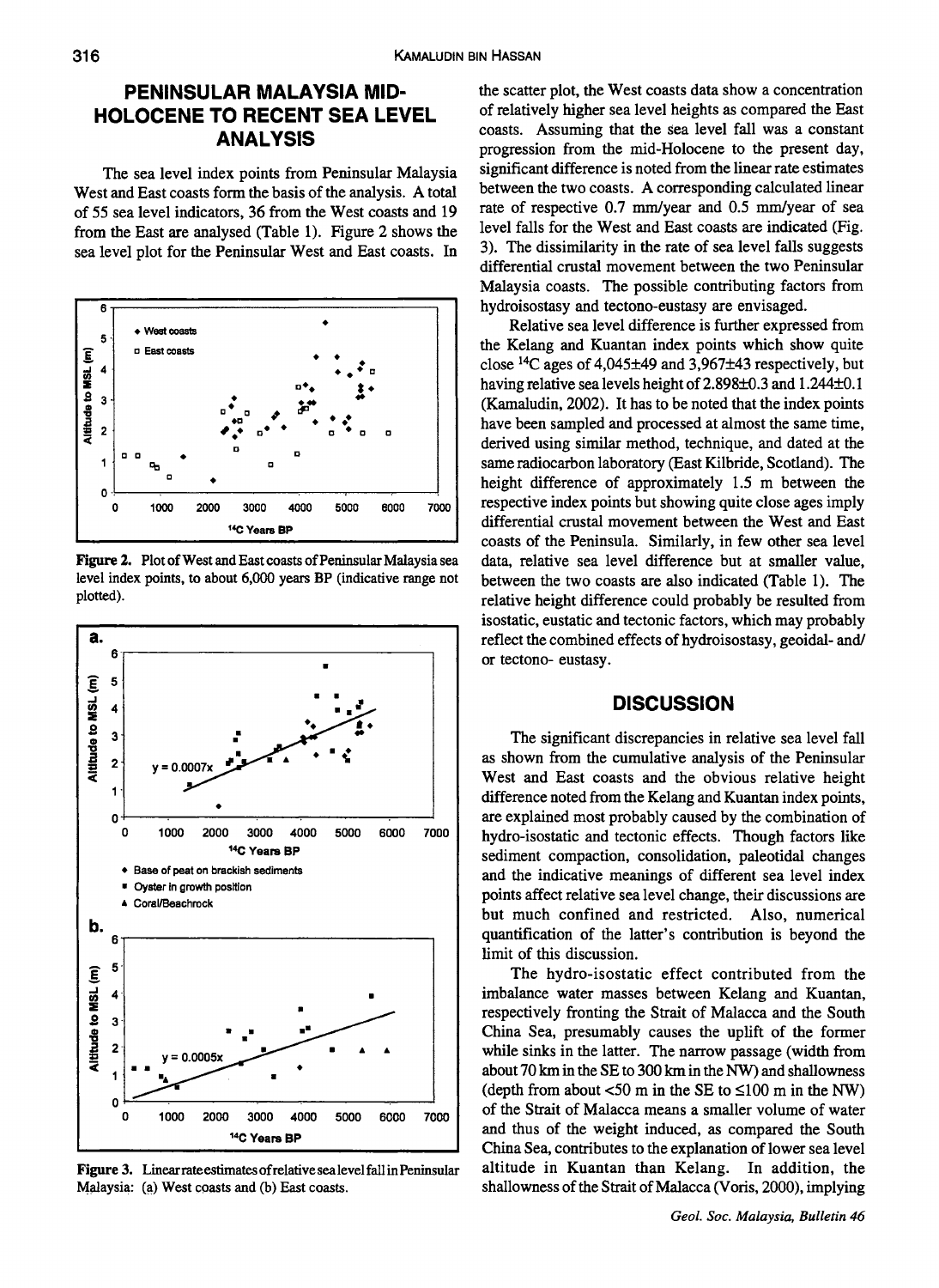dry land until about the beginning of Holocene, was thus 'water-free' and disconnected from the South China Sea during most of the glacial period. This is deduced from the recorded almost uninterrupted sea level rise, from about 120 m below the present, from the Last Glacial Maximum to around the mid Holocene (Chappell and Polach, 1991; Ota and Chappell, 1999; Woodroffe, 2000), the event of which has been correlated with the deep-sea oxygen isotope record (Chappell and Shackleton, 1986; Chappell *et al.,*  1996). The incursion and flooding of the narrow Strait of Malacca waterway during the postglacial sea level rise would obviously induce crustal deformation from the water loading processes. However, the nature and magnitude of hydroisostasy is yet to be quantified.

Next, tectonic factors are postulated to also contribute to the discrepancy between the West and East coasts relative sea levels. The relative sea level difference could probably be affected by plate tectonics of the region. Southeast Asia forms the southern-most part of the Eurasian plate. It is surrounded to the west and southwest by the India-Australia plate and in the east by complex configuration of the Philippine and Pacific plates. The India-Australia plate is subducting below the Eurasian plate at a rate of about 67 mm/year (Demets *et al.,* 1990). The subducting India-Australia plate beneath the Eurasian plate, along the plate boundary west of Sumatra (trending almost parallel with the peninsula west coast about 350 km away), probably contributes to the higher uplift of the West coasts of the Peninsular as compared the East coasts. In contrast, the Philippine and Pacific plates in the east are very much further away. This probable tectonic involvement could be roughly estimated by calculating the rate of sea level fall to the present. The cumulative analysis of the Peninsular West and East coasts index points indicate respective rates of 0.7 and 0.5 mm/year of assumed continuous sea level fall. The Kelang and Kuantan index points show a larger difference (about twice) of presumed falling rate, the former approximately 0.7 mm/year while the latter about 0.3 mm/ year (Fig. 4). These estimated rates of sea level fall would



Figure 4. Rate of postulated sea level fall from the Kelang and Kuantan sea level index points (from Kamaludin, 2001).

probably represent the order of magnitude of the long-term tectonic movement in the West and East coasts of the Peninsula. Vertical crustal movement probably varies from 0.3 to 0.5 mm/year in the East and 0.7 mm/year in the West coasts. The finding contradicts the general assumption of Tjia (1996) that the Malay-Thai Peninsula is 'a geological region of relative crustal stability'. Nevertheless, Tjia (1996) also stated that 'the geologically stable regions (Peninsular Malaysia, southern Thailand, etc.) have experienced only very slow vertical crustal movements at rates of 2 to 3 orders lower than those from the mobile regions (up to 10 mm/year)', which could be translated to mean that the vertical crustal movement for the supposed region is about 2 to 3 mm/year! To enable more conclusive evidence on the nature of mid-Holocene to the present sea level change and related tectonic implication, it is recommended that further systematic sea level investigations be carried out in the Peninsular West and East coasts. Also, to assess the effects of plate boundaries and vertical crustal movement it is suggests that studies be extended to other parts of the Peninsula and the region, especially around west and east Sumatra, Sarawak, west Kalimantan and Vietnam.

#### **ACKNOWLEDGEMENT**

The Natural Environment Research Council (NERC) UK, made available the AMS radiocarbon dates in Kelang and Kuantan. Comments by the anonymous reviewer are gratefully acknowledged. Permission to publish from the Director General of Minerals and Geoscience Malaysia is appreciated.

#### **REFERENCES**

- ANONYMOUS, 1996. Tidal Observation Records. *Dept Survey* & *Mapping Malaysia Tech Rep* 13, 16Op.
- BANERJEE, P.K., 2000. Holocene and Late Pleistocene relative sea level fluctuations along the east coast of India. *Mar. Geol.167,*  243-260.
- BARD E., HAMELIN B., ARNOLD M., MONTAGGIONI L., CABIOCH G., FAURE G. AND ROUGERIE F., 1996. Pleistocene sea levels and tectonic uplift based on dating of corals from Sumba Island Indonesia. *Geophys. Res. Lett.* 23, 1473-1476.
- BLOOM A.L., 1977. *Atlas of sea level curves.* Cornell Univ. Ithaca.
- BOSCH J .H.A., 1988. *The Quaternary deposits in the coastal plains of Peninsular Malaysia.* Geol Survey Malaysia Quaternary Geology Section Rep *QG/l,* 87p (unpubl.).
- CHAPPELL J. AND POLACH H., 1991. Post-glacial sea-level rise from a coral record at Huon Peninsula, Papua New Guinea. *Nature*  349, 147-149.
- CHAPPELL J. AND SHACKLETON N.J., 1986. Oxygen isotopes and sea level. *Nature* 324, 137-140.
- CHAPPELL I, OMURA, A., EsAT, T., McCULLOCH, M., PANDOLFI, J., OTA, Y. AND PILLANS, B., 1996. Reconciliation of late Quaternary sea levels derived from coral terraces at Huon Peninsula with deep sea oxygen isotope records. *Earth and Planetary Sc Letters* 141, 227-236.
- CLARK, J.A., FARRELL, W.E. AND PELTIER, W.R., 1978. Global